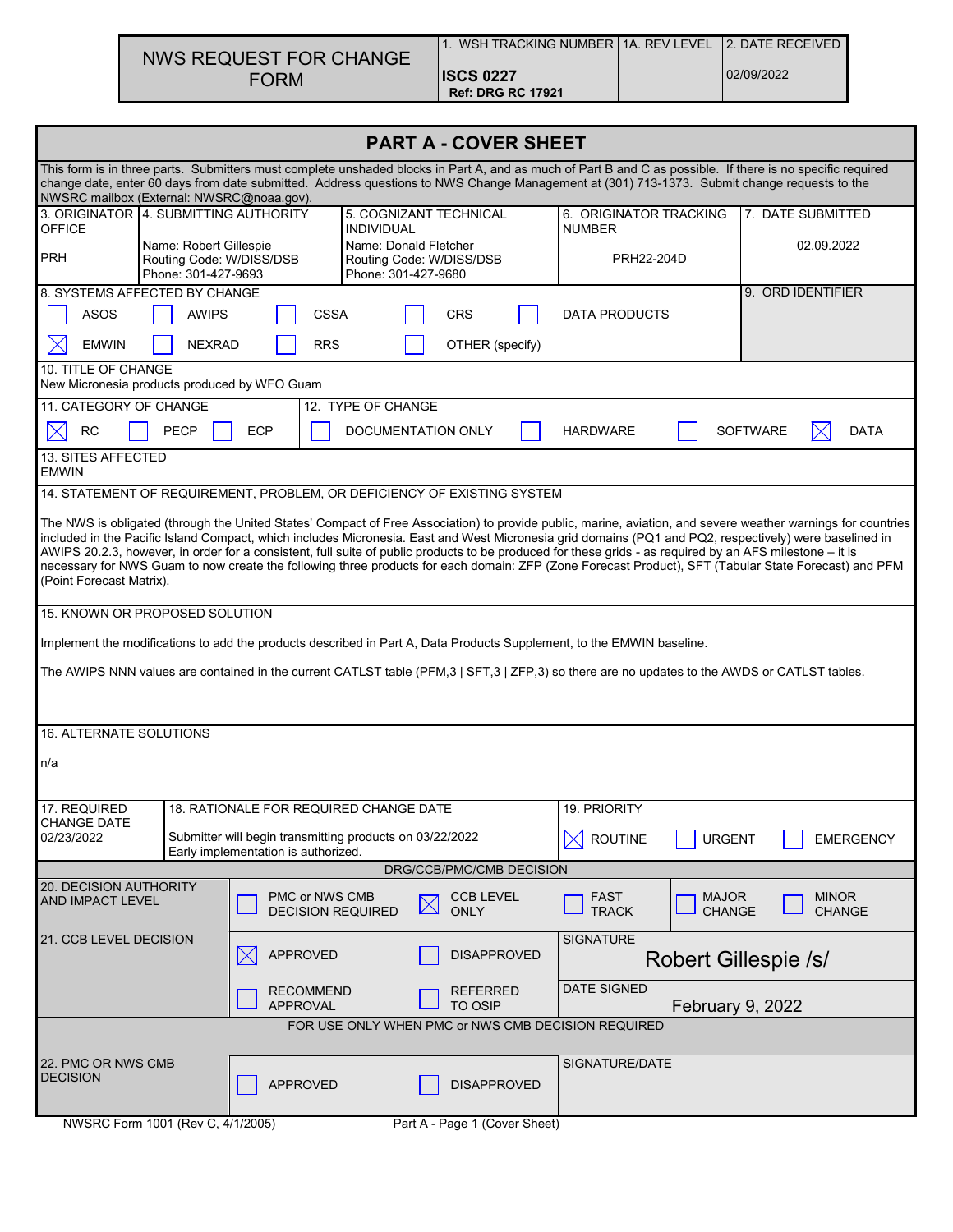## NWS REQUEST FOR CHANGE FORM

| 1. WSH TRACKING NUMBER 1A. REV LEVEL         |  |
|----------------------------------------------|--|
| <b>ISCS 0227</b><br><b>Ref: DRG RC 17921</b> |  |

2. DATE RECEIVED

| PART A - DATA PRODUCTS SUPPLEMENT                           |                                      |               |                                     |                           |                                |                          |                    |                              |
|-------------------------------------------------------------|--------------------------------------|---------------|-------------------------------------|---------------------------|--------------------------------|--------------------------|--------------------|------------------------------|
| This information is required for Data Products submissions. |                                      |               |                                     |                           |                                |                          |                    |                              |
|                                                             | 3. INTERNAL NWS USE ONLY             |               | 4. PRODUCT SOURCE                   |                           |                                |                          | 5. AWIPS DATA TYPE |                              |
| $\boxtimes$<br><b>YES</b><br><b>NO</b>                      |                                      |               |                                     |                           |                                |                          |                    |                              |
| <b>6A. NOTIFICATION</b><br>6B. CHANGE NOTICE NUMBER         |                                      |               |                                     |                           |                                | 6C. ISSUE<br><b>DATE</b> | 6D. TEST DATE      | 6E. IMPLEMENT<br><b>DATE</b> |
|                                                             | AWIPS/SBN/NOAAPort                   | 17921         |                                     |                           |                                | Feb. 9, 2022             |                    | March 22, 2022               |
| <b>EMWIN</b>                                                |                                      | 17921         |                                     |                           |                                | Feb. 9, 2022             | March 22, 2022     |                              |
| <b>NWWS</b>                                                 |                                      | 17921         |                                     |                           |                                | Feb. 9, 2022             |                    | March 22, 2022               |
|                                                             |                                      |               |                                     |                           |                                |                          |                    |                              |
| ID                                                          | 7. NODE 8. AWIPS ID<br><b>NNNXXX</b> | 9. WMO HEADER | 10. ADD<br><b>REV</b><br><b>DEL</b> | 11.<br><b>SEAS</b><br>Y/N | 12. CHAR PER 13.<br><b>MSG</b> | <b>FREQUENCY</b>         | 14. NWSTG DISTR    |                              |
| <b>GUM</b>                                                  | PFMPQ1                               | FOPQ51 PGUM   | ADD                                 |                           | ~20KB                          | 2x per day               | Line 009: EMWIN    |                              |
| <b>GUM</b>                                                  | PFMPQ2                               | FOPQ52 PGUM   | <b>ADD</b>                          |                           | ~20KB                          | 2x per day               | Line 009: EMWIN    |                              |
| <b>GUM</b>                                                  | ZFPPQ1                               | FPPQ51 PGUM   | <b>ADD</b>                          |                           | ~20KB                          | 2x per day               | Line 009: EMWIN    |                              |
| <b>GUM</b>                                                  | ZFPPQ2                               | FPPQ52 PGUM   | <b>ADD</b>                          |                           | ~20KB                          | 2x per day               | Line 009: EMWIN    |                              |
| <b>GUM</b>                                                  | SFTPQ1                               | FPPQ61 PGUM   | <b>ADD</b>                          |                           | ~20KB                          | $2x$ per day             | Line 009: EMWIN    |                              |
| <b>GUM</b>                                                  | SFTPQ2                               | FPPQ62 PGUM   | <b>ADD</b>                          |                           | ~20KB                          | 2x per day               | Line 009: EMWIN    |                              |
|                                                             |                                      |               |                                     |                           |                                |                          |                    |                              |
|                                                             |                                      |               |                                     |                           |                                |                          |                    |                              |
|                                                             |                                      |               |                                     |                           |                                |                          |                    |                              |
|                                                             |                                      |               |                                     |                           |                                |                          |                    |                              |
|                                                             |                                      |               |                                     |                           |                                |                          |                    |                              |
|                                                             |                                      |               |                                     |                           |                                |                          |                    |                              |
|                                                             |                                      |               |                                     |                           |                                |                          |                    |                              |
|                                                             |                                      |               |                                     |                           |                                |                          |                    |                              |
|                                                             |                                      |               |                                     |                           |                                |                          |                    |                              |
|                                                             |                                      |               |                                     |                           |                                |                          |                    |                              |
|                                                             |                                      |               |                                     |                           |                                |                          |                    |                              |
|                                                             |                                      |               |                                     |                           |                                |                          |                    |                              |
|                                                             |                                      |               |                                     |                           |                                |                          |                    |                              |
|                                                             |                                      |               |                                     |                           |                                |                          |                    |                              |
|                                                             |                                      |               |                                     |                           |                                |                          |                    |                              |
|                                                             |                                      |               |                                     |                           |                                |                          |                    |                              |
|                                                             |                                      |               |                                     |                           |                                |                          |                    |                              |
|                                                             |                                      |               |                                     |                           |                                |                          |                    |                              |
|                                                             |                                      |               |                                     |                           |                                |                          |                    |                              |
|                                                             |                                      |               |                                     |                           |                                |                          |                    |                              |
|                                                             |                                      |               |                                     |                           |                                |                          |                    |                              |
|                                                             |                                      |               |                                     |                           |                                |                          |                    |                              |
|                                                             |                                      |               |                                     |                           |                                |                          |                    |                              |
|                                                             |                                      |               |                                     |                           |                                |                          |                    |                              |
|                                                             |                                      |               |                                     |                           |                                |                          |                    |                              |
|                                                             |                                      |               |                                     |                           |                                |                          |                    |                              |
|                                                             |                                      |               |                                     |                           |                                |                          |                    |                              |
|                                                             |                                      |               |                                     |                           |                                |                          |                    |                              |
|                                                             |                                      |               |                                     |                           |                                |                          |                    |                              |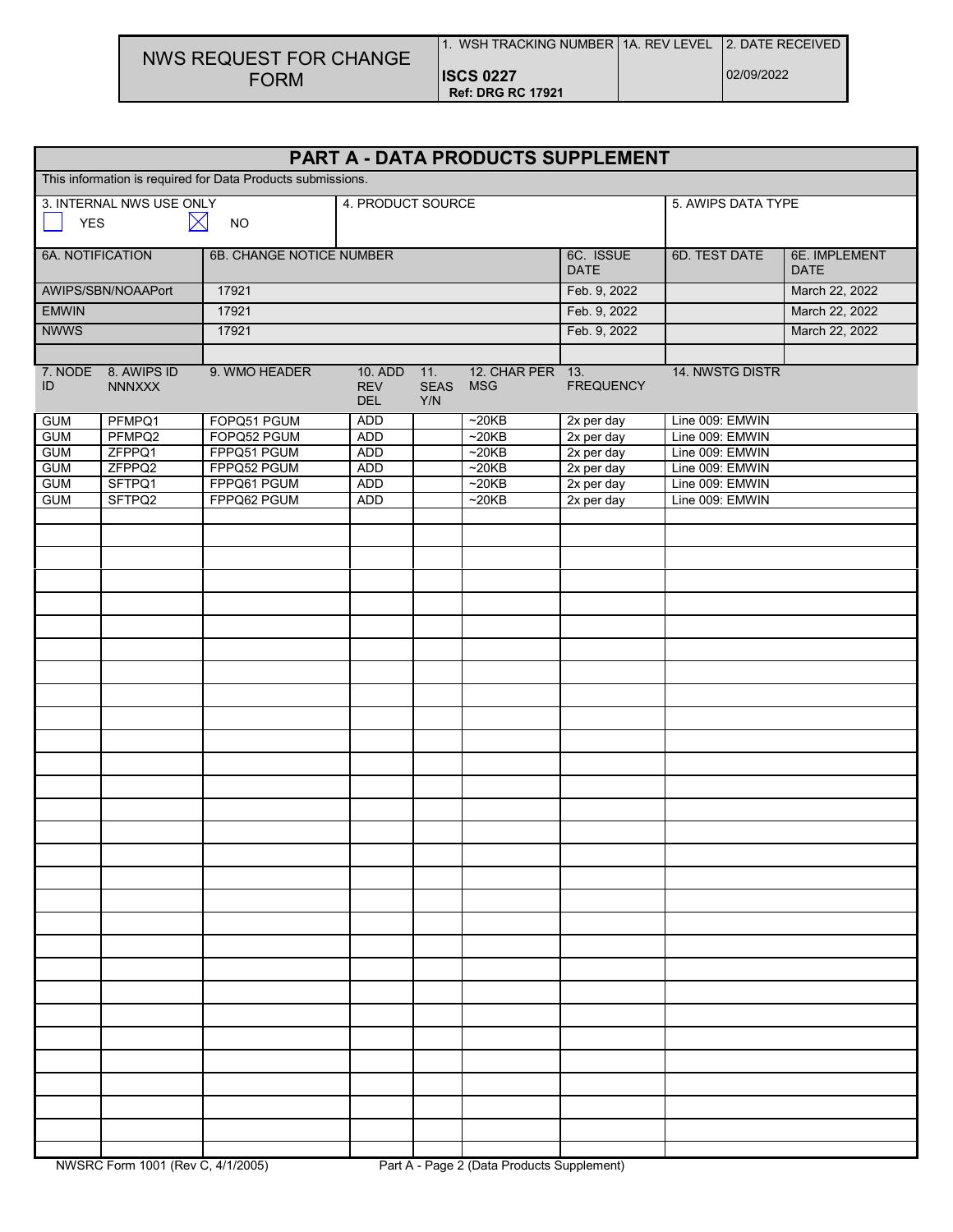|                        | l 1. WSH TRACKING NUMBER   1A. REV LEVEL   2. DATE RECEIVED |            |
|------------------------|-------------------------------------------------------------|------------|
| NWS REQUEST FOR CHANGE |                                                             |            |
| <b>FORM</b>            | <b>ISCS 0227</b>                                            | 02/09/2022 |
|                        | <b>Ref: DRG RC 17921</b>                                    |            |

| <b>PART C - CHANGE AND IMPLEMENTATION ACTIVITIES</b>                                                                                                                                                   |                                          |                                                 |                                                                         |  |  |  |  |  |
|--------------------------------------------------------------------------------------------------------------------------------------------------------------------------------------------------------|------------------------------------------|-------------------------------------------------|-------------------------------------------------------------------------|--|--|--|--|--|
| Submitters should propose implementation actions; WSH will assist with and supplement actions or required statements when necessary.                                                                   |                                          |                                                 |                                                                         |  |  |  |  |  |
| 3. IMPLEMENTATION DOCUMENTS REQUIRED                                                                                                                                                                   |                                          |                                                 |                                                                         |  |  |  |  |  |
| Software Release Notes<br><b>Engineering Modification Note</b><br>Other Document (Specify)_                                                                                                            |                                          |                                                 |                                                                         |  |  |  |  |  |
| ADDITIONAL IMPLEMENTATION INSTRUCTIONS                                                                                                                                                                 |                                          |                                                 |                                                                         |  |  |  |  |  |
| 4. IMPLEMENTATION ACTIVITY REQUIRED                                                                                                                                                                    | 5. RESPONSIBLE<br>PERSON AND OFFICE      | 6. REQUIRED<br><b>COMPLETION</b><br><b>DATE</b> | 7. DOCUMENT OR ACTION<br><b>REQUIRED TO VERIFY</b><br><b>COMPLETION</b> |  |  |  |  |  |
| 1. Post this RC on the ISCS DRG web page.                                                                                                                                                              | G. Banks - DISS/DSB                      | 02/16/22                                        | Notify Don Fletcher,<br>DISS/DSB, of completion.                        |  |  |  |  |  |
| 2. Modify the EMWIN product baseline per description in Part A – Data<br>Products Supplement.                                                                                                          | D. Fletcher - DISS/DSB                   | 02/16/22                                        | Notify Don Fletcher,<br>DISS/DSB, of completion.                        |  |  |  |  |  |
| 3. Modify the EMWIN switching directory per description in Part A - Data<br>Products Supplement.                                                                                                       | R. Robinson or W.<br>Smith - NCEP/CO/PMB | 02/16/22                                        | Notify Don Fletcher,<br>DISS/DSB, of completion.                        |  |  |  |  |  |
| 4. Verify the products have been modified in EMWIN Switching Directory.                                                                                                                                | D. Fletcher - DISS/DSB                   | 02/18/22                                        | Notify Don Fletcher,<br>DISS/DSB, of completion.                        |  |  |  |  |  |
| 5. Notify end users and workstations vendors of product changes under the<br>"Notifications" section on the ISCS Homepage.                                                                             | G. Banks - DISS/DSB                      | 02/22/22                                        | Notify Don Fletcher,<br>DISS/DSB, of completion.                        |  |  |  |  |  |
| 6. Notify the EMWIN Program Manager and the NWS DRG<br><drgcm@noaa.gov> that the task is complete. (NOTE: NWS DRG is<br/>notified ONLY if the RC was created in response to a DRG RC)</drgcm@noaa.gov> | D. Fletcher - DISS/DSB                   | 02/23/22                                        | Email EMWIN PM and NWS<br>DRG a notification of<br>completion           |  |  |  |  |  |
|                                                                                                                                                                                                        |                                          |                                                 |                                                                         |  |  |  |  |  |
|                                                                                                                                                                                                        |                                          |                                                 |                                                                         |  |  |  |  |  |
|                                                                                                                                                                                                        |                                          |                                                 |                                                                         |  |  |  |  |  |
|                                                                                                                                                                                                        |                                          |                                                 |                                                                         |  |  |  |  |  |
|                                                                                                                                                                                                        |                                          |                                                 |                                                                         |  |  |  |  |  |
|                                                                                                                                                                                                        |                                          |                                                 |                                                                         |  |  |  |  |  |